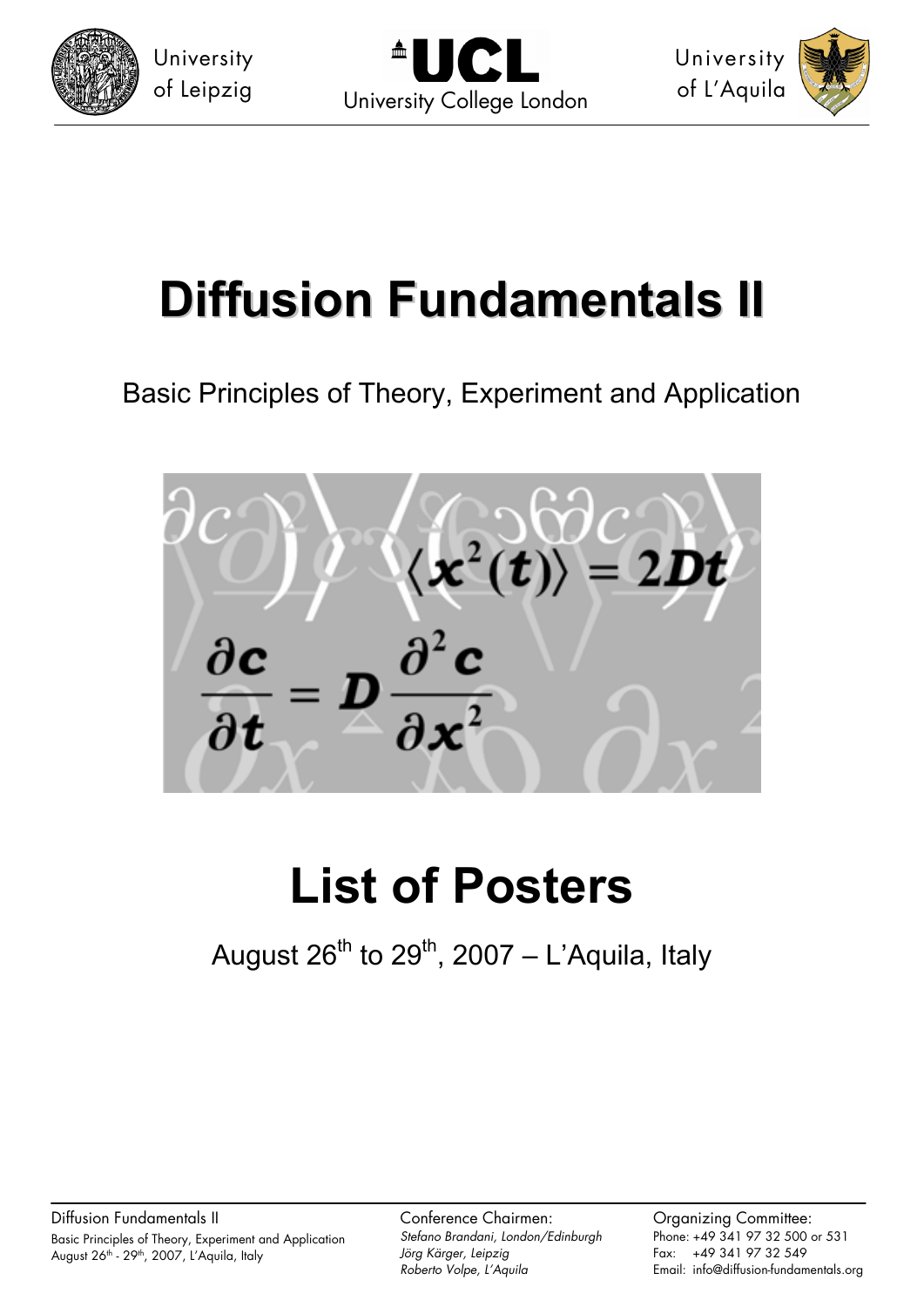



University of L'Aquila



# *POSTER PRESENTATIONS*

# **Poster Presentation I:** Monday, August 27<sup>th</sup>, 10:45 – 11:45

#### **A – Solids**

- A1 Anomalous Diffusion on the Nanoscale in Binary Alloys *Zoltán Erdélyi, Dezső L. Beke*
- A2 Kinetics of Bulk Nano-Clustering in Silver-Doped Glasses during Reactive Hydrogen Diffusion *Yu. Kaganovskii, A.A. Lipovskii, E. Mogilko, V. Zhurikhina, M. Rosenbluh*
- A3 Lateral Diffusion Spreading of Two Competitive Intermetallic Phases along Free Surface (System Cu-Sn) *Yu. Kaganovskii, L.N. Paritskaya, V.V. Bogdanov*
- A4 Re-Orientation Behaviour of c-Variant FePt Thin Films *Marcus Rennhofer, Bogdan Sepiol, Gero Vogl, Miroslav Kozlowski, Rafal Kozubski, Bart Laenens, André Vantomme, Johan Meersschaut*
- A5 Quasielastic Neutron Scattering Study of Hydrogen Diffusion in C14-Type ZrMn<sub>2</sub>H<sub>3</sub> *Alexander Skripov, Terrence Udovic, John Rush*
- A6 Near Equilibrium in Dissociative Diffusion of Nickel in Silicon *Masayuki Yoshida, Hajime Kitagawa, Masami Morooka, Shuji Tanaka*
- A8 Time-Dependent Competition Effects in Diffusion-Limited Crystal Growth *Sergey D. Traytak*

### **B – Theory and Modelling (part I)**

- B1 Molecular Dynamics Study of Carbon Diffusion in Cementite *Alexander V. Evteev, Elena V. Levchenko, Irina V. Belova, Graeme E. Murch*
- B2 Carbon Diffusion in Austenite: Computer Simulation and Theoretical Analysis *Alexander V. Evteev, Elena V. Levchenko, Irina V. Belova, Graeme E. Murch*
- B3 Analytical and Kinetic Monte–Carlo Study Shrinkage by Vacancy Diffusion of Hollow Nanospheres and Nanotubes *Alexander V. Evteev, Elena V. Levchenko, Irina V. Belova, Graeme E. Murch*
- B4 Formation of a Surface–Sandwich Structure in Pd-Ni Nanoparticles by Interdiffusion: Atomistic Modelling *Alexander V. Evteev, Elena V. Levchenko, Irina V. Belova, Graeme E. Murch*
- B5 Molecular Dynamics Study of Diffusion in Palladium Hollow Nanospheres and Nanotubes *Alexander V. Evteev, Elena V. Levchenko, Irina V. Belova, Graeme E. Murch*
- B6 The Effect of the Dislocation Elasticity on the Thermal Motion of Attached Particle *Sergei Prokofjev, Victor Zhilin, Erik Johnson, Ulrich Dahmen*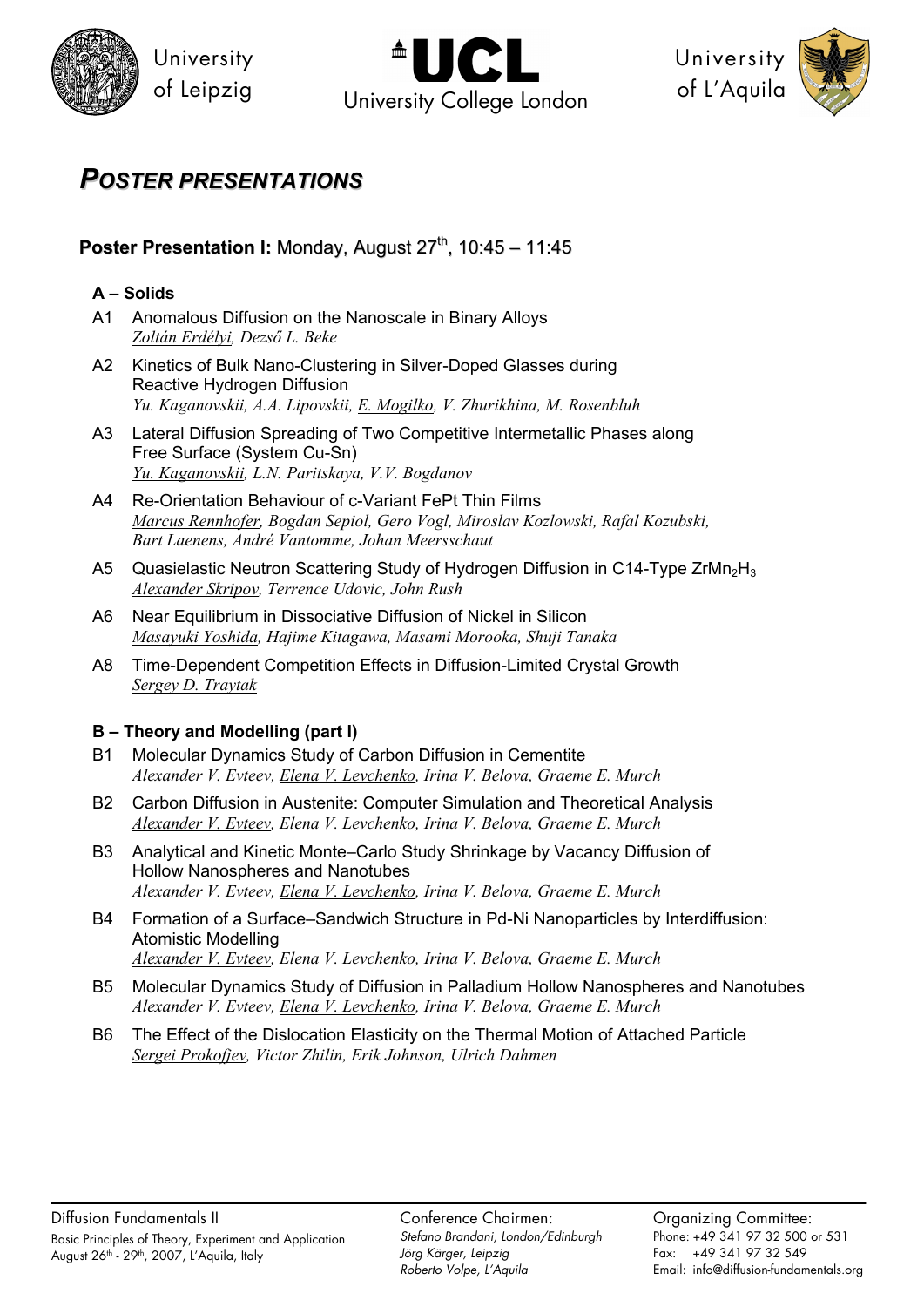



University of L'Aquila



### **Poster Presentation II:** Tuesday, August 28<sup>th</sup>, 14:00 – 16:00

#### **B – Theory and Modelling (part II)**

- B7 Cellular Automata Modeling of Diffusion under Confinement *Pierfranco Demontis, Federico G. Pazzona, Giuseppe B. Suffritti*
- B8 Driven Polymer Translocation through a Nanopore: a Manifestation of Anomalous Diffusion *Johan Dubbeldam, Andrey Milchev, Vakhtang Rostiashvili, Thomas Vilgis*
- B9 Effects of Superspreaders in Spread of Epidemic *Ryo Fujie, Takashi Odagaki*
- B10 Residence Times of Reflected Brownian Motion *Denis S. Grebenkov*
- B11 Surface Resistance to Heat and Mass Transfer in a Silicalite Membrane. A Non-Equilibrium Molecular Dynamics Study. *Isabella Inzoli, Jean Marc Simon, Signe Kjelstrup*
- B12 Irreversible  $A + B \rightarrow 0$  Reaction Diffusion Process with Initially Separated Reactants: Exponential Temporal Asymptotics *Slava Kisilevich, Misha Sinder, Joshua Pelleg, Vladimir Sokolovsky*
- B13 Kinetic Monte Carlo Study of Binary Diffusion in MFI-type zeolite *Nicolas Laloué, Catherine Laroche, Hervé Jobic, Alain Méthivier*
- B14 Diffusion of Water Molecules in Narrow Carbon Nanotubes and Nanorings *Biswaroop Mukherjee, Prabal K. Maiti, Chandan Dasgupta, A. K. Sood*
- B15 Diffusion of *n*-Pentane in Zeolite ZK5 *Oraphan Saengsawang, Andreas Schüring, Ton Dammers, David Newsome, Siegfried Fritzsche*
- B16 The Probability that a Molecule Enters a Porous Crystal *Andreas Schüring*
- B17 Transport in the Transition Region Gas/Adsorbent Studied by Molecular Dynamics Simulations *A. Schüring, J. Gulín-González, S. Fritzsche, J. Kärger, S. Vasenkov*
- B18 Size Dependence of Solute Diffusivity and Stokes-Einstein Relationship: Effect of van der Waals Interaction *Manju Sharma, S. Yashonath*
- B19 Adsorption Kinetics of Mixtures of n-Hexane and 2-Methylpentane on Silicalite by Nonequilibrium Molecular Dynamics. *Jean-Marc Simon, Jean-Pierre Bellat*
- B20 Dynamical Behaviour of  $H_2$  Molecules on Graphite Surface. A Molecular Dynamics Study *Jean-Marc Simon, Ole-Erich Haas, Signe Kjelstrup, Astrid Lund Ramstad*
- B24 Diffusional Atomic-Ordering Kinetics of Close-Packed Solid Solutions: Models for *L*1<sub>2</sub> and *D*0<sub>19</sub> Phases *Taras Radchenko, Valentyn Tatarenko, Hélèna Zapolsky*
- B26 Method of Fractional Derivatives in Time-Dependent Diffusion *Sergey D. Traytak, Tatyana V. Traytak*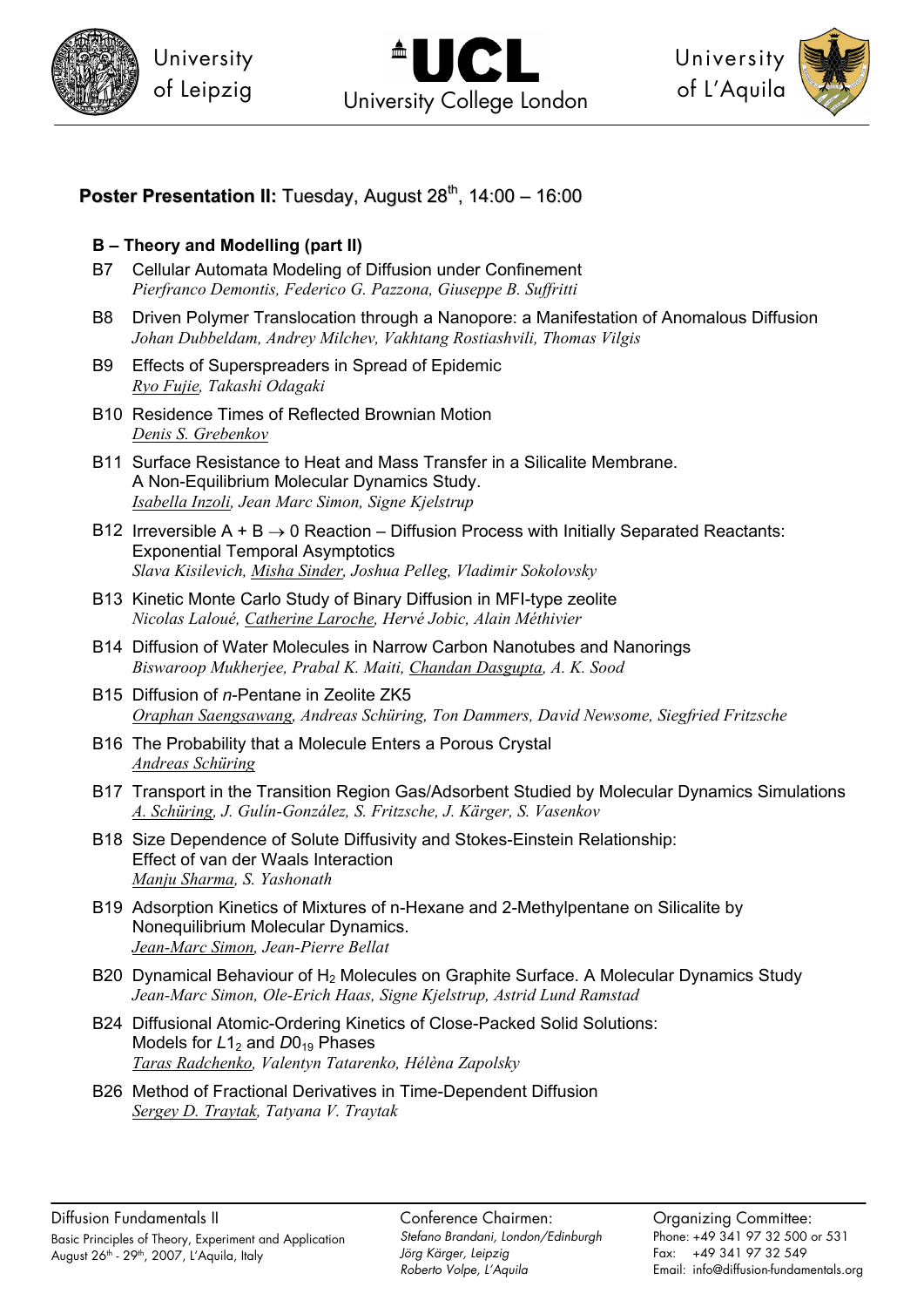





#### **C – Holes and Channels (part I)**

- C1 Diffusion as a Basis for the Determination of Physicochemical Quantities by RF-IGC *T. Agelakopoulou, I. Bassiotis, S. Margariti, B. Siokos, E. Metaxa, F. Roubani-Kalantzopoulou*
- C2 Diffusion of Rarified Gases in Silicon Nanotubes *Daniel Albrecht, Alexey Khokhlov, Rustem Valiullin, Jürgen Caro, Jörg Kärger*
- C3 Understanding Water Diffusion in Concrete and Clays *Heloisa N. Bordallo, Laurence P. Aldridge, G. Jock Churchman, Will P. Gates, Arnaud Desmedt, Mark T.F Telling*
- C4 Diffusion Study of Multi-Component Gas Adsorption in MSC5A by Chromatographic Method *Kazuyuki Chihara, Hidenori Nakamura, Yosuke Kaneko*
- C5 Diffusion Measurement of Chlorinated Hydrocarbons into High-Silica Zeolite by Chromatographic Method *Kazuyuki Chihara, Kenta Saito, Hidenori Nakamura, Yosuke Kaneko*
- C6 Nuclear Magnetic Resonance Studies of Time Dependent Diffusion in Partially Filled Pores *Germán Farrher, Ioan Ardelean, Rainer Kimmich*
- C7 Dynamics of Water in Zeolite NaY(Br) Investigated by NMR *S.A. Lusceac, H. Pahlke, M. Scheuermann, A. Gädke, A. Privalov, F. Fujara*
- C8 Adsorption Hysteresis Phenomena in Mesopores *Sergej Naumov, Rustem Valiullin, Jörg Kärger*
- C9 Competitive Sorption of Toluene and Acetone on H-ZSM5 Zeolite: Comparison between Molecular Simulation Calculation and Experimental Results *E. Semprini, P. Cafarelli, A. De Stefanis, A.A.G. Tomlinson*
- C10 Interference Microscopy Highlights Properties and Peculiarities of SAPO STA-7 Crystals *D. Tzoulaki, M.J. Castro, J. Kärger, P.A. Wright*
- C11 NMR Studies on Silica Monoliths Diffusion in a Hierarchical Pore Structure *M. Wehring, J. Smått, M. Lindén, F. Stallmach, J. Kärger*
- C12 Effects of Nanoscale Confinement on Diffusion in Thin Polymer Films *John Torkelson*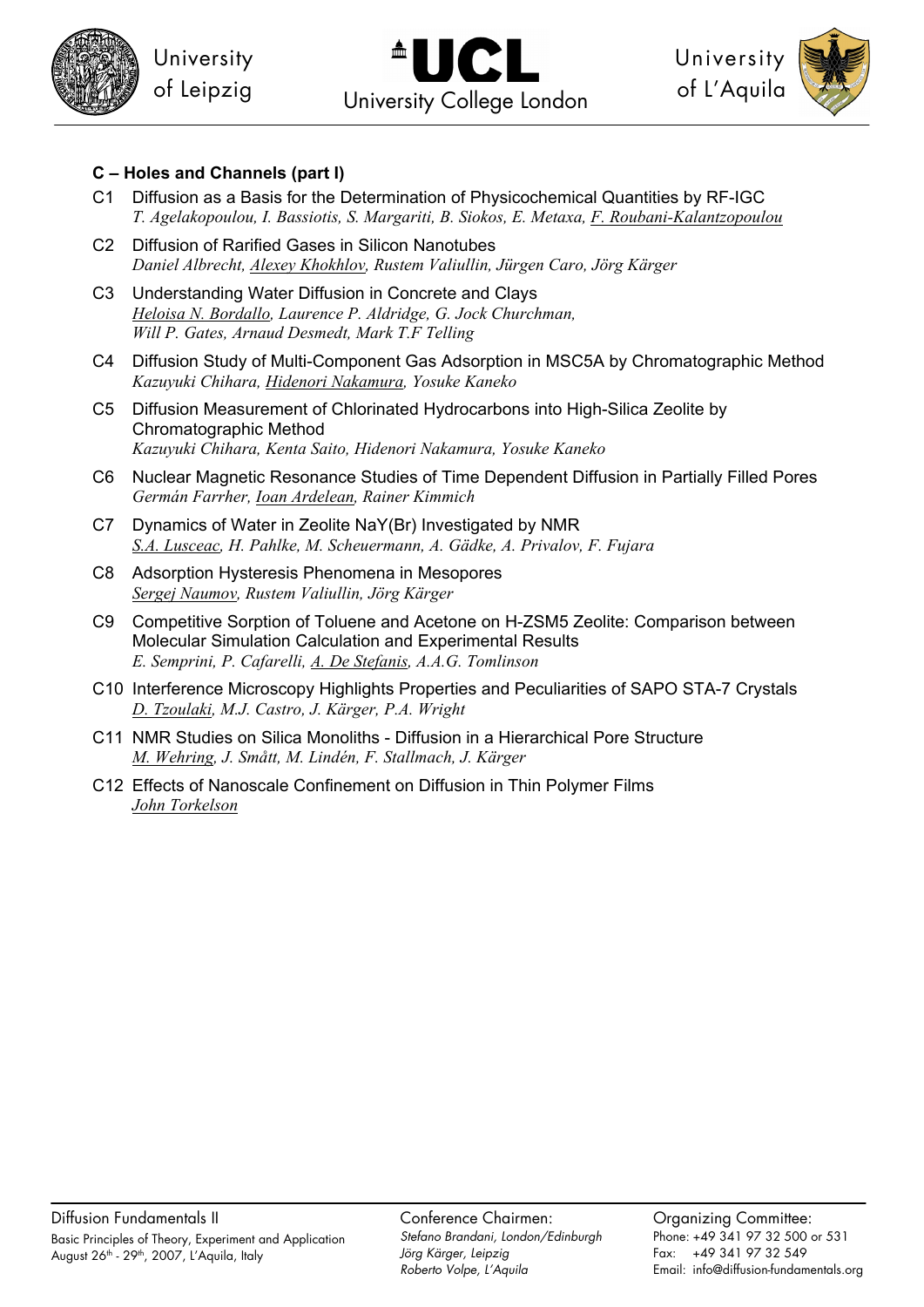



University of L'Aquila



## **Poster Presentation III:** Wednesday, August 29<sup>th</sup>, 10:45 – 11:45

#### **C – Holes and Channels (part II)**

- C13 Exploring the Diffusion Properties of Pseudomorphic MCM-41 Materials by PFG NMR *Ziad Adem, Flavien Guenneau, Marie-Anne Springuel-Huet, Antoine Gédéon*
- C14 Loading Dependence of Diffusion in Zeolites: Combined Benefits of Microscopic Measuring Techniques and Theoretical Approaches *Christian Chmelik, Lars Heinke, Arati Varma, Dhananjai B. Shah, Jörg Kärger, Rajamani Krishna*
- C15 Mixture Diffusion in Silicalite-1 Studied by MAS PFG NMR *Moisés Fernandez, André Pampel, Jörg Kärger, Dieter Freude, Jasper M. van Baten, R. Krishna*
- C16 The Options of Interference Microscopy to Explore the Significance of Intracrystalline Diffusion and Surface Permeation for Overall Mass Transfer on Nanoporous Materials *Lars Heinke, Pavel Kortunov, Despina Tzoulaki, Jörg Kärger*
- C17 Towards Observation of Single-File Diffusion Using TZLC *Abduljelil Iliyas, Mladen Eić, M. Hassan Zahedi-Niaki, Sergey Vasenkov*
- C18 Exploring the Influence of Surface Resistance of Nanoporous Particles on the Molecular Transport by PFG NMR *Margarita Krutyeva, Jörg Kärger, Sergey Vasenkov*
- C19 Mesopore Functionalization as Highly Specific Tool for the Control of Single Molecule Dynamics in Silica Materials *Timo Lebold, Julia Blechinger, Lea Mühlstein, Christophe Jung, Johanna Kirstein, Thomas Bein, Klaus Müllen, Christoph Bräuchle*
- C20<sup>1</sup>H NMR Signal Broadening in Spectra of MFI Type Zeolites *Ekaterina Romanova, Bärbel C. Krause, Alexander Stepanov, Jasper M. van Baten, R. Krishna, Jörg Kärger, Dieter Freude*

#### **D – Fluids and Soft Matter: From (Bio-)Molecules to Man**

- D1 Diffusion in Silicate Melts: Kinetics and Mechanisms of Redox Reactions *B. Cochain, V. Magnien, D.R. Neuville, P. Richet*
- D2 Intermittent Brownian Dynamics over Strands *P. Levitz*
- D3 Tracer Diffusion in HEMA Based Polymer Hydrogels *Jan Pilař, Jaroslav Kříž, Bohumil Meissner*
- D4 Dynamic Crossover in Polymers, Role of Molecular Weight *Sebastian Pawlus, Yoshi Hayashi, Kunal Kumar, Alexei P. Sokolov*
- D5 No Indications of Fragile-to-Strong Transition in Water of Protein Hydration *Sebastian Pawlus, Sheila Khodadadi, Alexei P. Sokolov*
- D6 Anisotropic Diffusion of Flexible Random-Coil Polymers Measured in Brain Extracellular Space by Integrative Optical Imaging *Fanrong Xiao, Charles Nicholson, Sabina Hrabetova*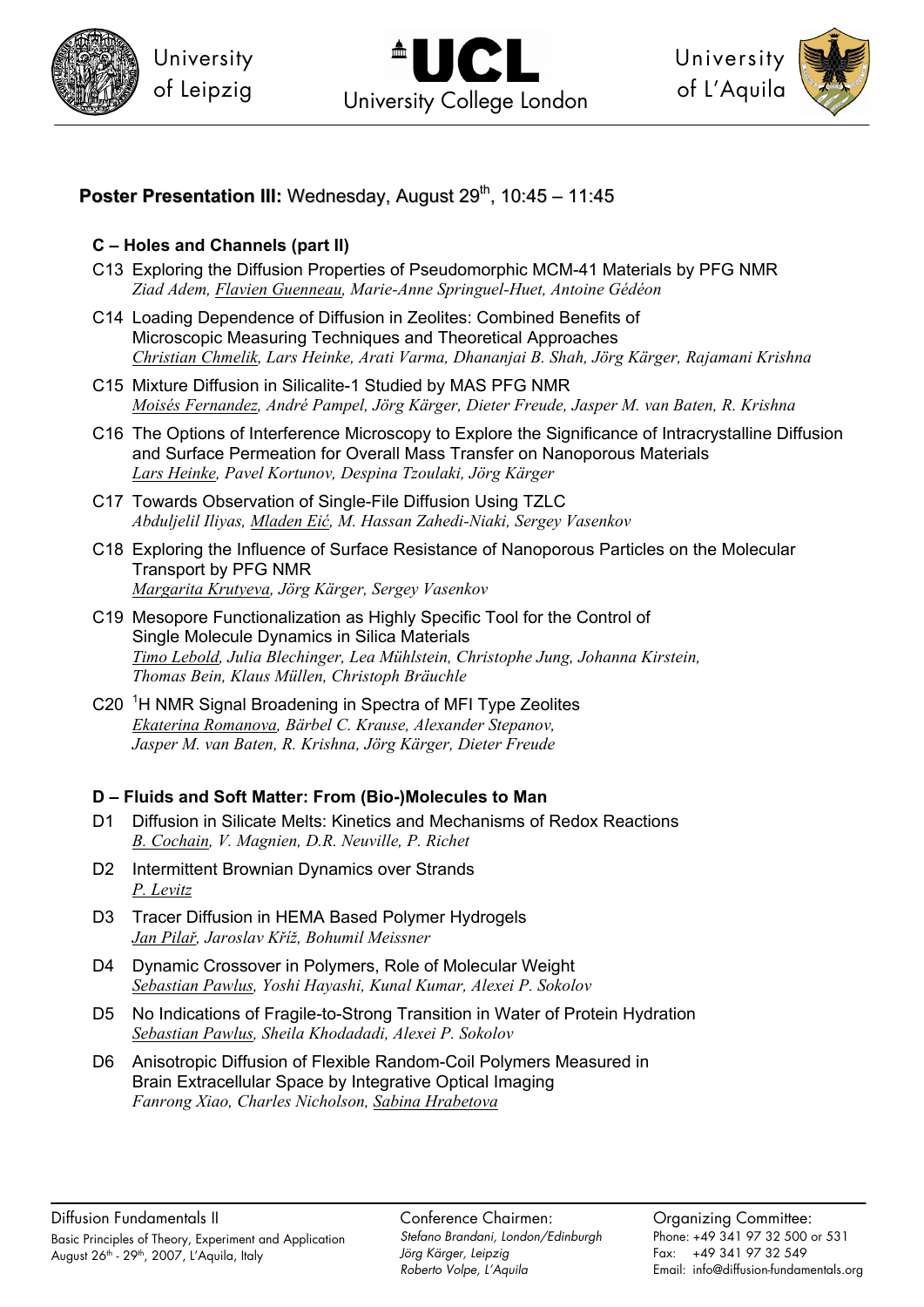



University of L'Aquila



#### **E – Power of Experiment**

- E1 A Web Site Dedicated to Materials Science Education, Specially Diffusion *Daniel Monceau, Jean Philibert*
- E2 Methodical Aspects of 2D NMR Correlation Spectroscopy under Conditions of Ultra High Pulsed Field Gradients *Marcel Gratz, Petrik Galvosas*
- E3 Combined Use of Pulsed Gradient Spin Echo and High Resolution Magic Angle Spinning to Investigate Solutes Diffusion in Presence of a Chromatographic Stationary Phase *Stéphane Viel, Grégory Excoffier, Guilhem Pagès, Fabio Ziarelli, Corinne Delaurent, Stefano Caldarelli*

|     | F - Last Minutes' Posters *                                                                                                                                                                           | <b>Poster Session</b> |
|-----|-------------------------------------------------------------------------------------------------------------------------------------------------------------------------------------------------------|-----------------------|
| F1. | One-step Hydrocarbons Steam Reforming and CO <sub>2</sub> Capture<br>Luca Di Felice, Claire Courson, Katia Gallucci, Nader Jand, Sergio Rapagnà,<br>Pier Ugo Foscolo and Alain Kiennemann             | Ш                     |
|     | F2 The Glass Transition near the Free Surface<br>Marcin Sikorski, Christian Gutt, Frank-Uwe Dill, Hermann Franz                                                                                       | $\mathbf{III}$        |
|     | F3 Characterizing Colloidal Nanocrystals with NMR looking at the Capping Ligand<br>Bernd Fritzinger, Iwan Moreels, Petra Lommens, Zeger Hens and José C. Martins                                      | Ш                     |
| F4  | SEM Analysis Application to Study $CO2$ Capture by Means of Dolomite<br>Katia Gallucci, Ferdinando Paolini, Luca Di Felice, Claire Courson,<br>Pier Ugo Foscolo and Alain Kiennemann                  | $\mathbf{I}$          |
|     | F5 Surface Self Diffusion of Hydrogen on Carbon Support by Quasielastic Neutron Scattering I<br>Ole-Erich Haas, Signe Kjelstrup, Astrid Lund Ramstad, Peter Fouquet,<br>Stéphane Rols and Hannu Mutka |                       |
|     | F6 Hydrodynamic Dispersion in Pressure-Driven and Electroosmotic Flows<br>Probed by Nuclear Magnetic Resonance Techniques<br>Yujie Li, German Farrherr, Rainer Kimmich                                | $\mathbf{I}$          |
| F7  | Transport Properties of Nanoparticles Studied by Brownian Dynamics Simulations<br>Tom R. Evensen, Stine N. Naess and Arnljot Elgsaeter                                                                |                       |
|     | F8 Normal and Anomalous Knudsen Diffusion in 2D and 3D Channel Pores<br>Stephan Zschiegner, Stefanie Russ, Armin Bunde and Jörg Kärger                                                                | $\mathbf{I}$          |
|     | F9 Autocatalytic Reaction-Diffusion Processes in Restricted Geometries<br>Elena Agliari, Raffaella Burioni, Davide Cassi, Franco M. Neri                                                              | ı                     |
|     | F10 Electrophoretic NMR (eNMR) – Methods and Applications<br>Fredrik Hallberg, Erik Pettersson, Sergey Dvinskikh, Thomas Vernersson,<br>Göran Lindberg, István Furó and Peter Stilbs                  | Ш                     |
|     | F11 Translational Dynamics of Hemoglobin in Crowded Solutions by PGSE and OGSE NMR<br>Chris J. Garvey and Philip W. Kuchel                                                                            | $\mathbf{III}$        |
|     | F12 A Pure Prediction Model for Penetrant Molecular Diffusivity in Polymer Systems<br>Hidenori OHASHI, Taichi ITO and Takeo YAMAGUCHI                                                                 | Ш                     |